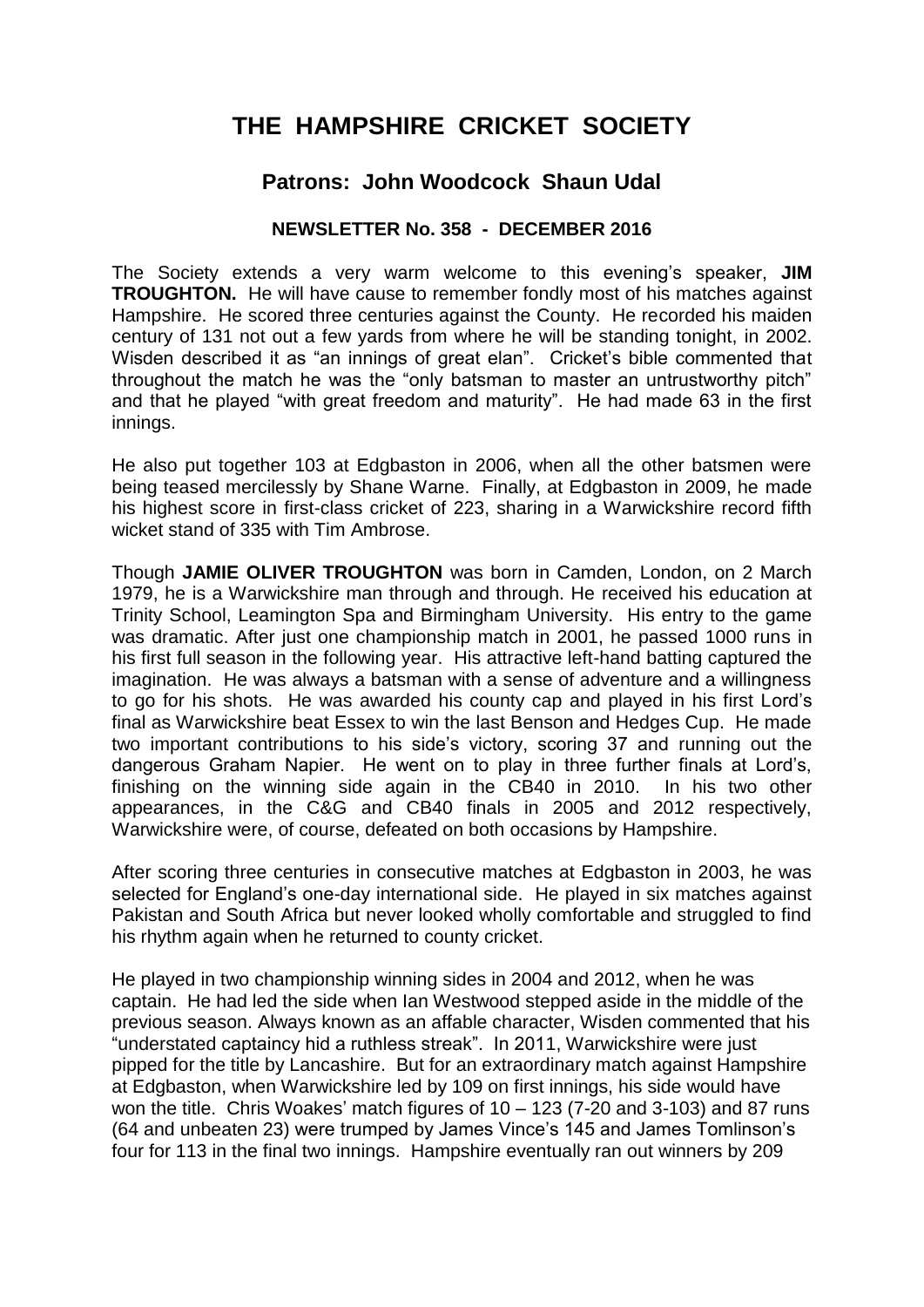runs. It is quite uncanny how the two Counties have played so many notable encounters against each other.

A degenerative back problem led to his early retirement from the game in 2014. Nevertheless, he had achieved much: two Championship titles, four Lord's Cup Finals, international cricket, as well as 8,491 runs (avge 35.67), 19 centuries, 88 catches and 22 wickets with his occasional slow left-arm bowling. He scored a further 5,304 runs and took 31 wickets in List A and t20 matches.

He was a splendid fielder and since his retirement, he has been Warwickshire's fielding coach. Away from the game, his artistic nature has manifested itself with work as an illustrator of a children's book *The Legend of Morvidus, The Bear, the Bat and the Ragged Staff,* written by Rachel Weng (pub 2015).

During his career, he was understandably referred to by journalists as being a member of a family who were an acting dynasty. His grandfather, Patrick Troughton, was a memorable Dr. Who in the 1960s. His younger brother, Sam, has worked with distinction with the Royal Shakespeare Company and at the National Theatre. His cousin is Harry Melling who was in the Harry Potter films. Cricket, though, was also in his genes. His great grandfather – Henry Crichton - played two matches for Warwickshire in 1908, one of which, perhaps inevitably, was against Hampshire.

# **MEETINGS IN 2017**

#### **WEDNESDAY 4 JANUARY 2017 AT 8PM THE AGEAS BOWL**

**DAVID SMITH Warwickshire and Chief Executive of Leicester and Northamptonshire**

# **WEDNESDAY 1 FEBRUARY 2017 AT 2PM TEST VALLEY GOLF CLUB**

# **MARTIN HOWE Biographer of Norman Yardley, Yorkshire and England Captain**

**WEDNESDAY 1 MARCH 2017 TEST VALLEY GOLF CLUB**

#### **7PM ANNUAL GENERAL MEETING followed at 8PM BY TONY BORRINGTON Derbyshire**

#### **WEDNESDAY 29 MARCH 2017 AT 8PM THE AGEAS BOWL**

**DARREN BICKNELL Nottinghamshire**